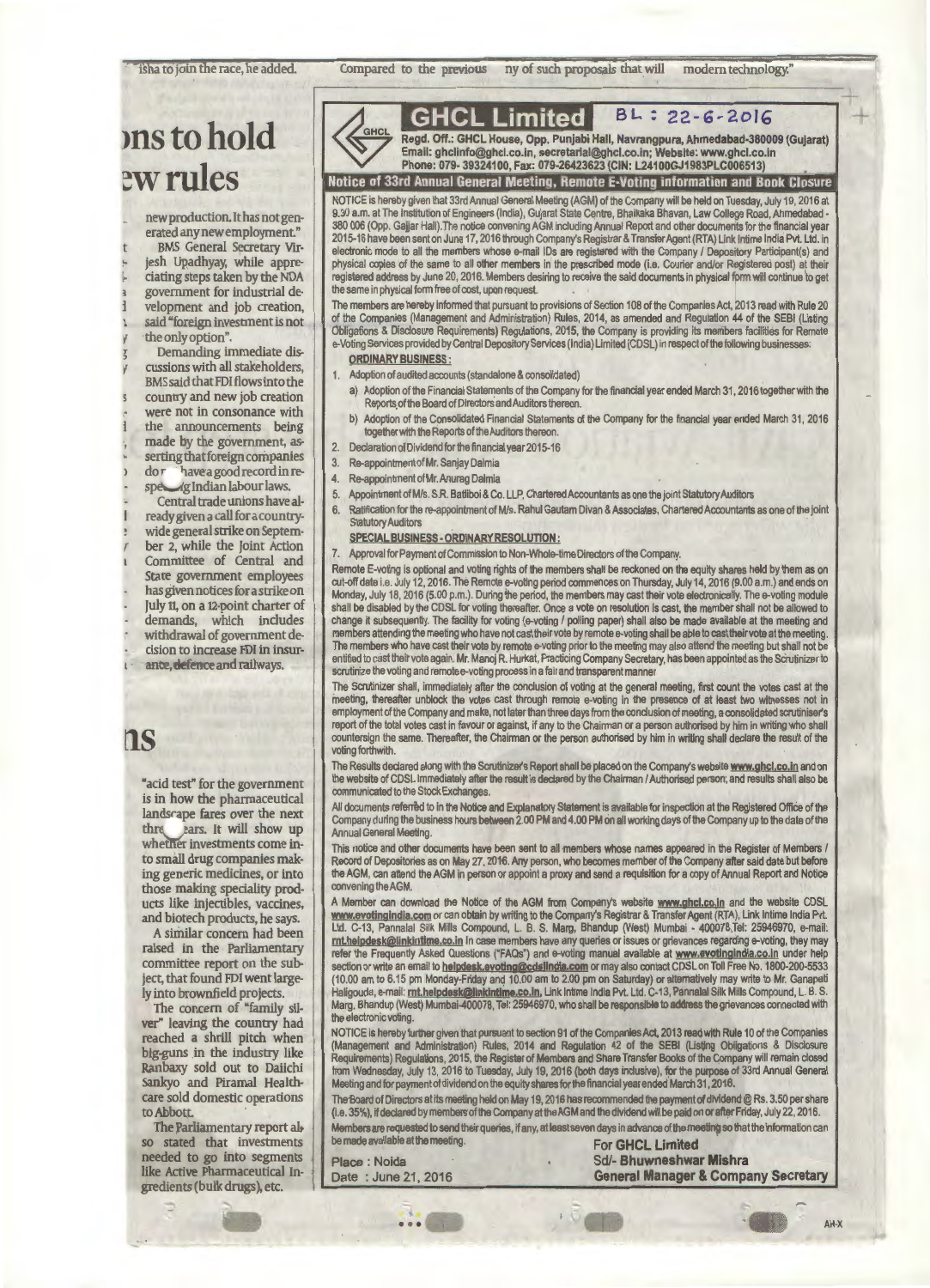### **Etuitulity. Midtry, Mitro & Mule. The**

# Oracle Sets Up Sales Force of l,000 to Bag Deals in Apac

**New Delhi:** Betting bigon growth of the digital business, Oracle sed "Oracle Digital" team of 200 people each, will be spread<br>has setup a 1,000 people dedicated sales team to fish for contracts across five hubs which incl in the upcoming area in the Asia Pacific region. The cloud-focu- and Singapore. In India, the team will be based out of Bangalore.

## **Plan To Connect 300 Defunct Airports**

1111111111111111111111111111111111111111111111111

#### **H**-From Page 1

Currently, no such exit rules exist for any other category<br>of ai $\rho$   $\Lambda$ les.

The *H*iline companies that<br>want to participate in the regional connectivity scheme<br>will be allowed to start with a single aircraft and the fleet has to be expanded to three<br>planes in a year's time. Licences will be issued under

the regional airline permit. ve. "Allowing easy entry and exit will lead to a surge in the number of new airlines with<br>small fleet and small aircraft. small fleet and small aircraft. Itwillbeabigplusfortheimp· lementation of the regional connectivity plan," said Am· ber Dubey; partner and India head of aerospace and defen-<br>ce at consultancy KPMG. "Also shows that the government is indeed serious about 'less government more governance', enhancing ease of doing business and respecting mar- ket *for* ."

Acculing to the regional connectivity plan, the government seeks to provide air connectivity with unser- ved airports at an airfare of Rs 2,500 an hour with small 18-20 seat aircraft. Regional flights will also get subsidy from the government  $- 80\%$ <br>of it will come from the centre and the rest from states.<br>The government intends to

connect more than 300 de-<br>funct airports with flights.

It, however, doesn't expect a<br>huge participation during the initial days. The government expects the initial awards for routes on a nomination basis. The government has decided not to open the regional routes to non-<br>scheduled operators, who<br>will have to convert themselves into scheduled operators to become eligible.

## **FOR SALE**

Guar Gum Machinery and<br>Equipment's for Sale - Flaker Equipment's for Sale Machine, Ultra-Fine Mills etc. used only for six months, in brand new condition, available for immediate sale at Abu Road, Rajasthan. Very reasonable deal. Only serious buyers may please contact via email guargum.machines@gmail.com



**GHCL Limited** *ET: Ahd.* 22-6-2016.

Email: ghcllnfo@ghcl.co.ln, secretarlal@ghcl.co.ln; W11bslte: www.ghcl.co.ln Phone: 079· 39324100, Fax: 079-26423623 (CIN: L24100GJ1983PLC006513)

Notice of 33rd Annual General Meeting, Remote E-Voting information and Book Closure NOTICE is hereby given that 33rd Annual General Meeting (AGM) of the Company will be held on Tuesday, July 19, 2016 at 9.30 a.m. at The Institution of Engineers (India), Gujarat State Centre, Bhaikaka Bhavan, Law College Road, Ahmadabad - 380 006 (Opp. Gajjar Hall}. The notice convening AGM including Annual Report and other documents for the financial year 2015-16 have been sent on June 17, 2016 through Company's Registrar & Transfer Agent (RTA) Link lntime India Pvt. Ltd. in electronic mode to all the members whose e-mail IDs are registered with the Company / Depository Participant(s) and<br>physical copies of the same to all other members in the prescribed mode (i.e. Courier and/or Registered po physical copies of the same to all other members in the prescribed mode (i.e. Courier and/or Regist registered address by June 20, 2016. Members desiring to receive the said documents in physical form will continue to get the same in physical form free of cost, upon request.

The members are hereby informed that pursuant to provisions of Section 108 9f the Companies Act, 2013 read with Rule20 of the Companies (Management and Administration) Rules, 2014, as amended and Regulation 44 of the SEBI (Listing Obligations & Disclosure Requirements) Regulations, 2015, the Company is providing its members facilities for Remote e-Voting Services provided by Central Depository Services (India) Limited (CDSL) in respect of the following busin

#### ORDINARY BUSINESS:

- 1. Adoption of audited accounts (standalone & consolidated)
- a) Adoption of the Financial Statements of the Company for the financial year ended March 31, 2016 together with the Reports of the Board of Directors and Auditors thereon.
- b) Adoption of the Consolidated Financial Statements of the Company for the financial year ended March 31, 2016 together with the Reports of the Auditors thereon.
- 2. Declaration of Dividend for the financial year 2015-16
- 3. Re-appointment of Mr. Sanjay Dalmia
- 4. Re-appointment of Mr. Anurag Dalmia
- 5. Appointment of M/s. S.R. Batliboi & Co. LLP, Chartered Accountants as one the joint Statutory Auditors
- 6. Ratification for the re-appointment of M/s. Rahul Gautam Divan & Associates, Chartered Accountants as one of the joint Statutory Auditors

#### SPECIAL BUSINESS· ORDINARY RESOLUTION :

7. Approval for Payment of Commission to Non-Whole-time Directors of the Company.

Remote E-voting is optional and voting rights of the members shall be reckoned on the equity shares held by them as on cut-off date i.e. July 12, 2016. The Remote e-voting period commences on Thursday, July 14, 2016 (9.00 a.m.) and ends on Monday, July 18, 2016 (5.00 p.m.). During the period, the members may cast their vote electronically. The e-voting module shall be disabled by the CDSL for voting thereafter. Once a vote on resolution is cast, the member shall not be allowed to change it subsequently. The facility for voting (e-voting / polling paper) shall also be made available at the meeting and members attending the meeting who have not cast their vote by remote e-voting shall be able to cast their vote at the mee The members who have cast their vote by remote e-voting prior to the meeting may also attend the meeting but shall not be entitled to cast their vote again. Mr. Manoj R. Hurkat, Practicing Company Secretary, has been appointed as the Scrutinizer to scrutinize the voting and remote e-voting process in a fair and transparent manner

The Scrutinizer shall, immediately after the conclusion of voting at the general meeting, first count the votes cast at the meeting, thereafter unblock the votes cast through remote e-voting in the presence of at least two witnesses not in employment of the Company and make, not later than three days from the conclusion of meeting, a consolidated scrutiniser's report of the total votes cast in favour or against, if any to the Chairman or a person authorised by him in writing who shall countersign the same. Thereafter, the Chairman or the person authorised by him in writing shall declare the result of the voting forthwith.

The Results declared along with the Scrutinizer's Report shall be placed on the Company's website <u>www.ghcl.co.in</u> and on<br>the website of CDSL immediately after the result is declared by the Chairman / Authorised person; an communicated to the Stock Exchanges.

All documents referred to in the Notice and Explanatory Statement is available for inspection at the-Registered Office of the Company during the business hours between 2.00 PM and 4.00 PM on all working days of the Company up to the date of the **Annual General Meeting.** 

This notice and other documents have been sent to all members whose names appeared in the Register of Members I Record of Depositories as on May 27, 2016. Any person, who becomes member of the Company after said date but before the AGM, can attend the AGM in person or appoint a proxy and send a requisition for a copy of Annual Report and Notice convening the AGM

A Member can download the Notice of the AGM from Company's website www.ghcl.co.in and the website CDSL www.evotlnglndla.com or can obtain by writing to the Company's Registrar & Transfer Agent (RTA), Link lntime India Pvt. Ltd. C-13, Pannalal Silk Mills Compound, L. B. S. Marg, Bhandup (West) Mumbai - 400078,Tel: 25946970, e-mail: **mt.helpdesk@linkintime.co.in** In case members have any queries or issues or grievances regarding e-voting, they may refer the Frequently Asked Questions ("FAQs") and e-voting manual available at www.evotingindia.co.in under help section or write an email to <u>helpdesk.evoting@cdslindia.com</u> or may also contact CDSL on Toll Free No. 1800-200-5533 (10.00 am to 6.15 pm Monday-Friday and 10.00 am to 2.00 pm on Saturday) or alternatively may write to Mr. Ganapati Haligouda, e-mail: mt.helpdesk@linkintime.co.in, Link Intime India Pvt. Ltd. C-13, Pannalal Silk Mills Compound, L. B. S. Marg, Bhandup (West) Mumbai-400078, Tel: 25946970, who shall be responsible to address the grievances connected with the electronic voting.

NOTICE is hereby further given that pursuant to section 91 of the Companies Act, 2013 read with Rule 10 of the Companies (Management and Administration) Rules, 2014 and Regulation 42 of the SEBI (Listing Obligations & Disclosure Requirements) Regulations, 2015, the Register of Members and Share Transfer Books of the Company will remain closed<br>from Wednesday, July 13, 2016 to Tuesday, July 19, 2016 (both days inclusive), for the purpose of 33rd Ann Meeting and for payment of dividend on the equity shares for the financial year ended March 31 , 2016.

The Board of Directors at its meeting held on May 19, 2016 has recommended the payment of dividend @ Rs. 3.50 per share (i.e. 35%), if declared by members of the Company at theAGM and the dividend will be paid on or after Friday, July 22, 2016. Members are requested to send their queries, if any, at least seven days in advance of the meeting so that the information can<br>be made available at the meeting.

**For GHCL Limited** Place : Noida Sd/- Bhuwneshwar Mishra Date : June 21, 2016 General Manager & Company Secretary

 $P$